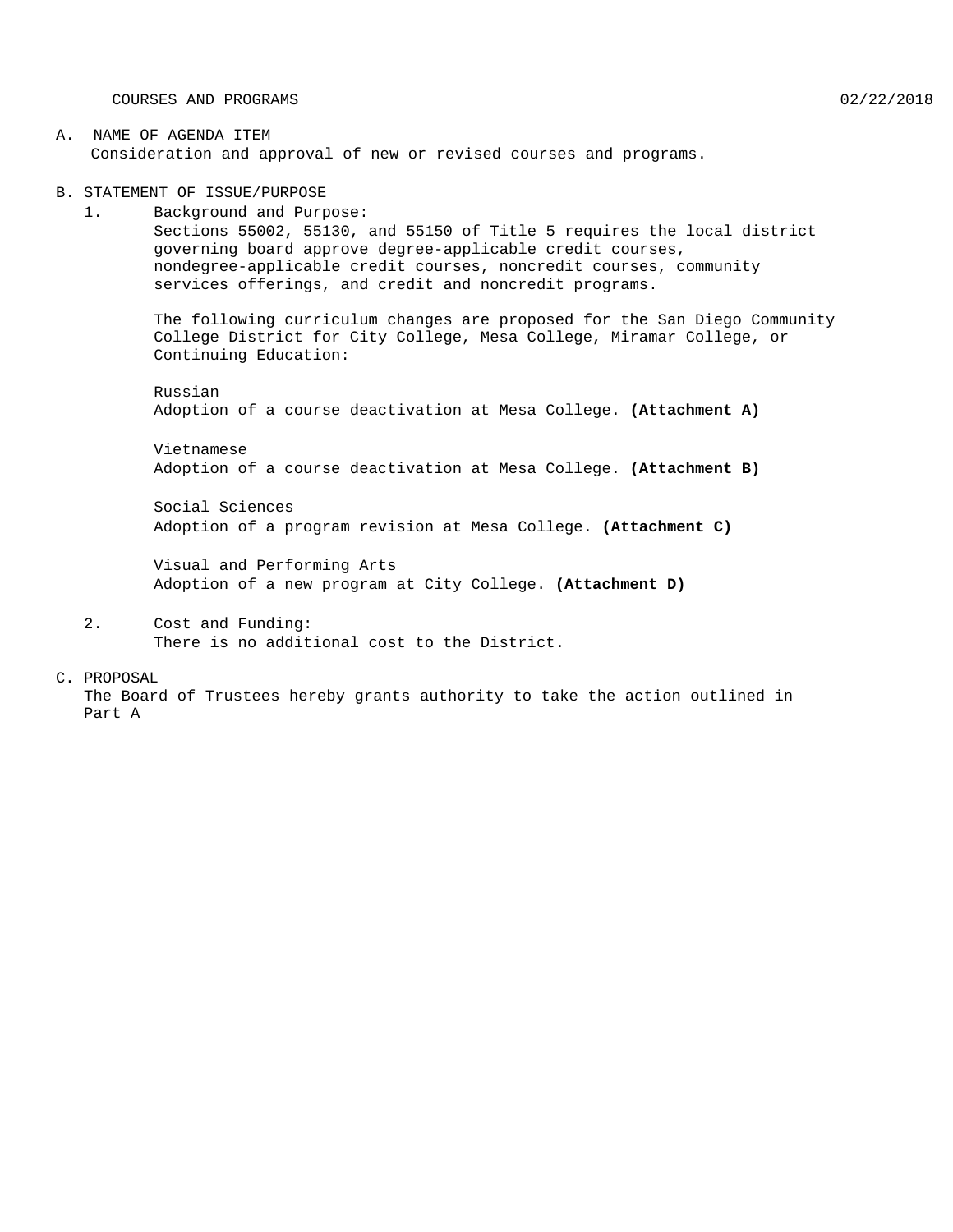## **ACTION**

Adoption of a course deactivation at Mesa College.

Proposed course deactivation at Mesa College:

#### **296 Individualized Instruction in Russian 24 - 108 hours other, 0.5-2 units Pass/No Pass**

*Limitation on Enrollment:* Concurrent enrollment in an approved course of the same discipline is required. The instructor of the related course will supply Add Code to the student, which permits registration in the course. This course provides supplemental instruction to reinforce achievement of the learning objectives of a course in the same discipline under the supervision of the instructor of the designated course. Learning activities may employ a variety of self-paced multimedia learning systems, language labs, print and electronic resources, laboratory, or field research arrangements, to assist student in reaching specific learning objectives. This open entry/open exit course is offered concurrently with designated courses. (FT) Associate Degree Credit & transfer to CSU.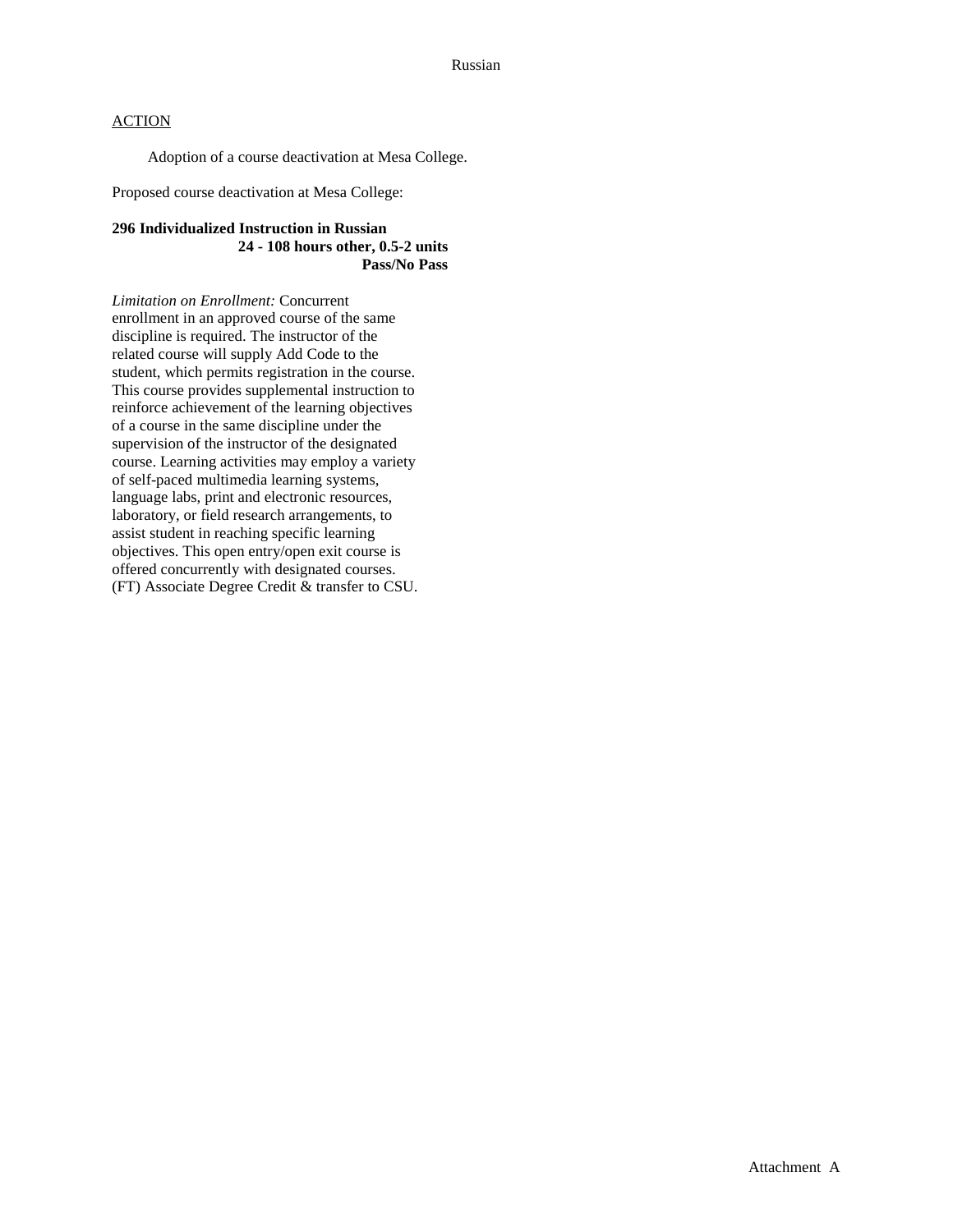## **ACTION**

Adoption of a course deactivation at Mesa College.

Proposed course deactivation at Mesa College:

#### **296 Individualized Instruction in Vietnamese 24 - 108 hours other, 0.5-2 units Pass/No Pass**

*Limitation on Enrollment:* Concurrent enrollment in an approved course of the same discipline is required. The instructor of the related course will supply Add Code to the student, which permits registration in the course. This course provides supplemental instruction to reinforce achievement of the learning objectives of a course in the same discipline under the supervision of the instructor of the designated course. Learning activities may employ a variety of self-paced multimedia learning systems, language labs, print and electronic resources, laboratory, or field research arrangements, to assist student in reaching specific learning objectives. This open entry/open exit course is offered concurrently with designated courses. (FT) Associate Degree Credit & transfer to CSU.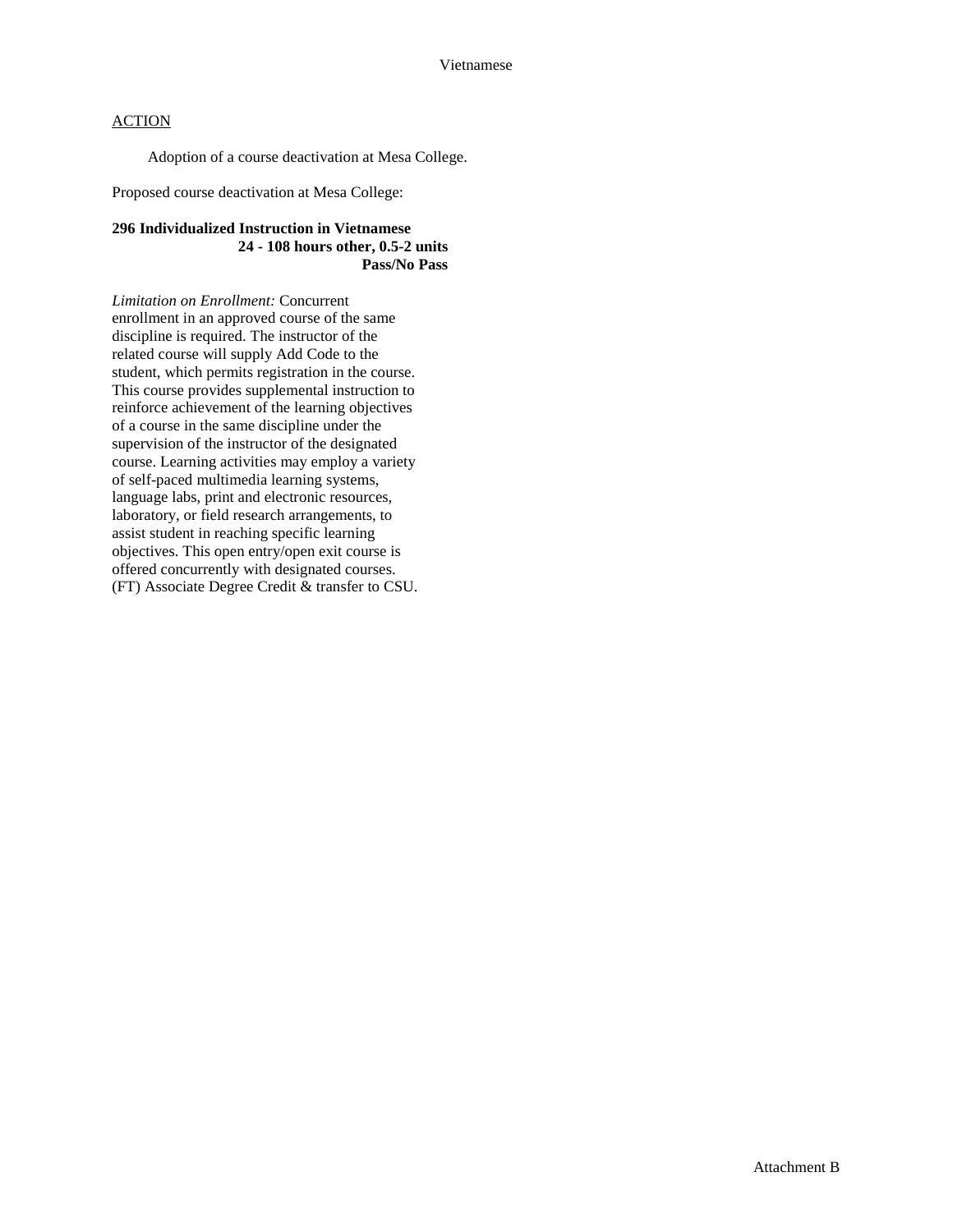## **ACTION**

Adoption of a program revision at Mesa College.

Proposed program revision at Mesa College:

# **Associate of Arts Degree Philosophy**

| <b>Courses Required for the Major:</b><br><b>Units</b> |  |
|--------------------------------------------------------|--|
| PHIL 100 Logic and Critical Thinking or                |  |
|                                                        |  |
| PHIL 102A Introduction to Philosophy: Reality          |  |
| and Knowledge and                                      |  |
| PHIL 102B Introduction to Philosophy:                  |  |
|                                                        |  |
| or                                                     |  |
| PHIL 104A History Of Western Philosophy and            |  |
| PHIL 104B History of Western Philosophy 3              |  |
| HIST 100 World History I and                           |  |
|                                                        |  |
| or                                                     |  |
| HIST 105 Introduction to Western Civilization          |  |
| I and                                                  |  |
| HIST 106 Introduction to Western Civilization          |  |
|                                                        |  |
|                                                        |  |
| Select six units from the following:<br><b>Units</b>   |  |
| PHIL 100 Logic and Critical Thinking3                  |  |
| PHIL 103 Historical Introduction To                    |  |
| Philosophy or                                          |  |
| PHIL 105 Contemporary Philosophy or                    |  |
| PHIL 106 Asian Philosophy or                           |  |
| PHIL 107 Reflections on Human Nature or                |  |
| PHIL 108 Perspectives on Human Nature and              |  |
| Society or                                             |  |
| PHIL 109 Issues in Social Philosophy or                |  |
| PHIL 110 Philosophy of Religion or                     |  |
| PHIL 111 Philosophy In Literature or                   |  |
| PHIL 112 Philosophy of Science or                      |  |
| PHIL 125 Philosophy of Women or                        |  |
| PHIL 126 Introduction to Philosophy of                 |  |
| Contemporary Gender Issues or                          |  |
| PHIL 130 Philosophy of Art and Music or                |  |
| PHIL 131 Environmental Ethics or                       |  |
| PHIL 205 Critical Thinking and Writing in              |  |
|                                                        |  |
| PHIL 296 Individualized Instruction in                 |  |
|                                                        |  |

**Total Units = 21**